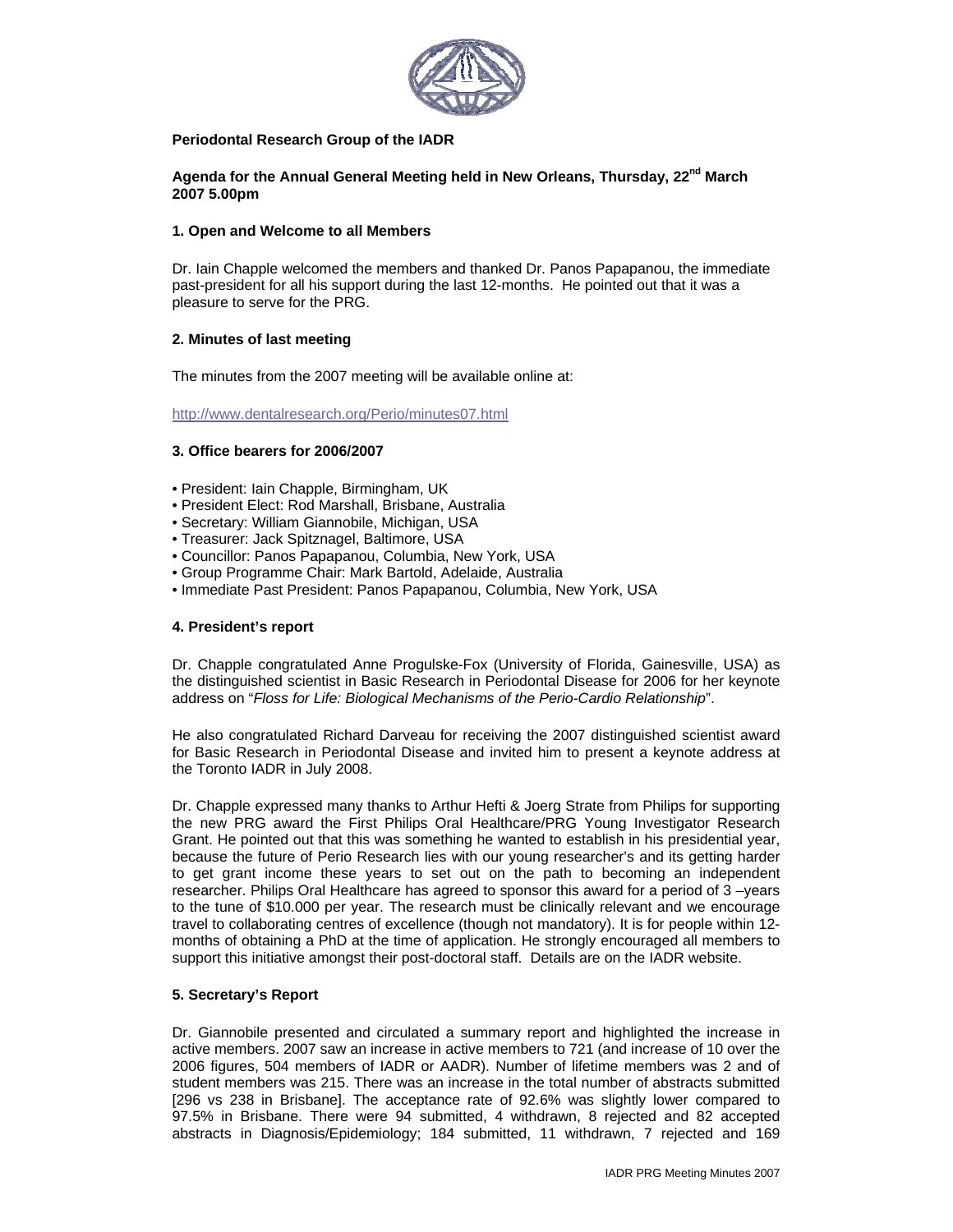accepted abstracts in Pathogenesis, and 113 submitted, 11 withdrawn, 7 rejected and 97 accepted abstracts in Therapy.

The following collegues provided lunch and learning sessions at the New Orleans meeting: Francesco D'Aiuto (Univ. College London), Janet Guthmiller (Univ. of Iowa), Keith Kirkwood (Univ. of Michigan), Nebojsa Milanovich (Philips Oral Healthcare), Christoph Ramseier (Univ. of Berne), George Taylor (Univ. of Michigan), Ricardo Teles (Forsyth Institute).

The following topics were addressed in the Symposia:

- Susceptibility and Development of Periodontitis (Chairperson: P.N. Papapanou); speakers B. Michalowitcz, University of Minnesota, Minneapolis, USA; B. Paster, Forsyth Institute, Boston, MA, USA; G. Seymour, University of Otago, Dunedin, New Zealand.
- Micronutrition, periodontitis and systemic diseases potential mechanistic links (Chairperson: I.L.C. Chapple); speakers: M. Battino, Universita Politecnica delle Marche, Ancona, Italy; C. Ritchie, University of Alabama at Birmingham, USA; J.L. Ebersole, Univ. of Kentucky, Lexington, USA.
- Rapid Orthodontics following Selective Alveolar Decortication (Chairperson: D.J. Ferguson); speakers: T. van Dyke, Boston University, MA, USA; D.J. Ferguson, Boston University, MA, USA; A. Kantarci, Boston University, MA, USA; D. Oliveira, Pontifical Catholic University, Minas Gerais, Brazil; S. Yen, University of Southern California, Los Angeles, USA.
- Applications of High-resolution Nuclear Magnetic Resonance (NMR) Analysis in Oral Sciences (Chairperson: M.C. Grootveld); speakers: G. Hawkes, Queen Mary University of London, United Kingdom,T Claridge, University of Oxford, United Kingdom; E. Lynch, Queens University Belfast, Northern Ireland, Uk M.C. Grootveld, Queen's University of Belfast, Northern Ireland, Uk)
- Molecular and Cellular Mechanisms in Microbial Pathogenesis (Chairperson: O. Yilmaz); speakers: D. Ojcius, University of California, Merced, USA; R. Lamont, University of Florida, Gainesville, USA; O Yilmaz, University of Florida, Gainesville, USA; R. Marconi, Medical Collge of Virginia, Richmond, VA, USA

## **6. Programme and Symposium Chair's Report**

Dr. Mark Bartold could not attend the group meeting in New Orleans but had sent Dr. Chapple his report to read out. Dr. Bartold outlined the New Orleans program and thanked the outgoing reviewers: Diagnosis/Epidemiology: P. Papapanou Chair, T. Kocher, T.Kobayashi. Pathogenesis: F. Hughes Chair, A. Gustafsson, A. Dongari-Bagtzoglou. Therapy: B. Michalowicz Chair, N. Donos, A. Sculean.

Dr. Bartold called for more submissions for both symposia and for lunch and learning proposals for the Toronto meeting.

Dr. Chapple proposed to ask the panel reviewers to serve again next year He also thanked Mark for his huge efforts in organising symposia proposals and co-ordinating the scientific program for the IADR & indeed AADR.

#### **7. Treasurer's Report**

Dr. Chapple also thanked Dr. Jack Spitznagel for his work (aided by Karen Novak from Micro/immunol group) for organising the reception & menu's. Dr. Spitznagel delivered the brief outline which included all the significant points and indicated a very stable financial position for the PRG.

As of last annual report (12/31/05) the balance in the account was \$24,840.30. Outgoing since the last report included Andreas Stavropoulos was awarded \$500 for Rizzo Prize, PRG paid out \$ \$5,504.15 for Reception. Oral Microbiology Immunology Group will repay portion of reception \$1834.72.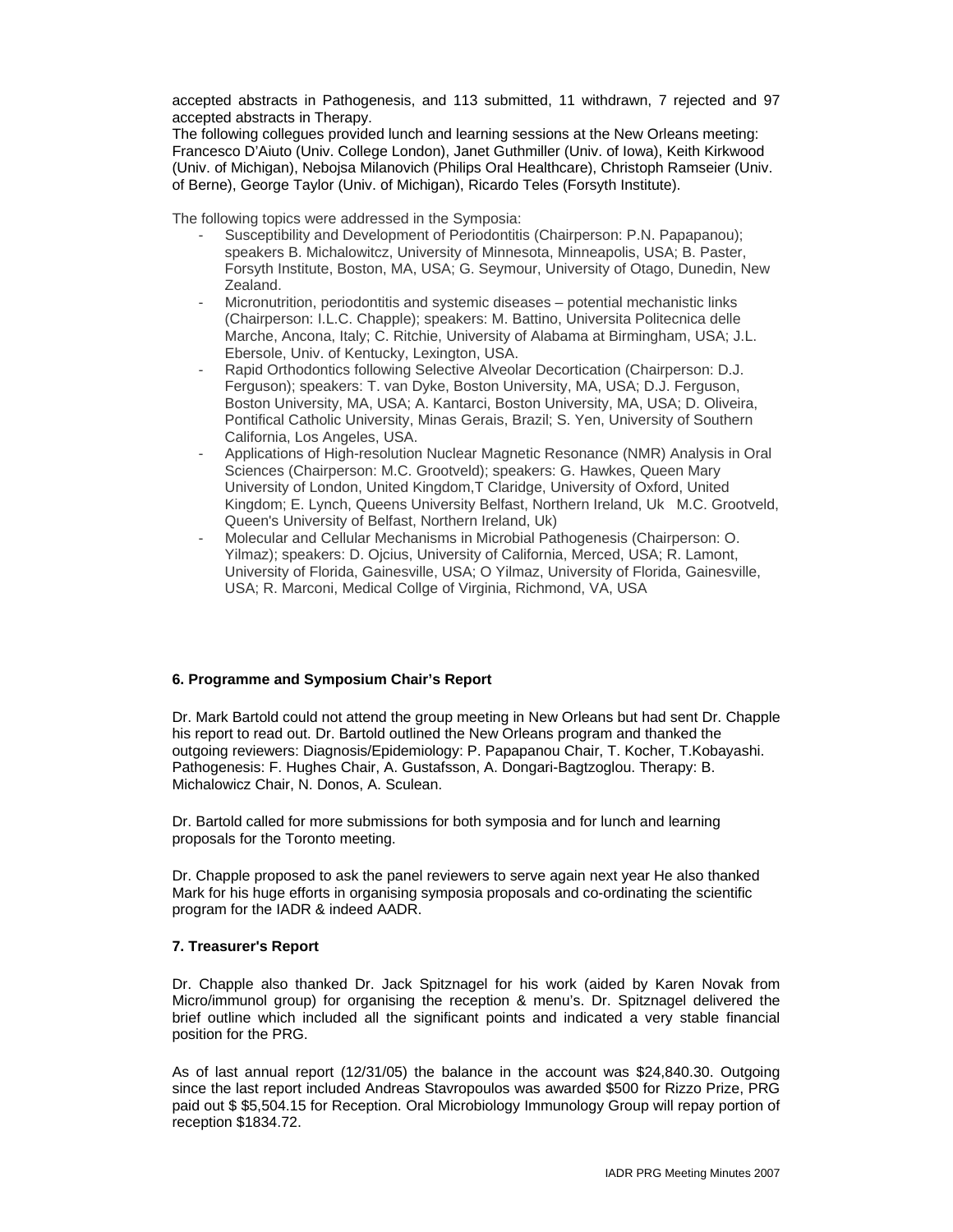As of 3/15/06 the balance in account was: \$26,387.87. It was estimated \$7400 would be spent on the reception at this meeting which will be shared with OMIRG, as in past years.

#### **8. Election of new secretary (Europe)**

The president, Dr Chapple, indicted that a new secretary needed to be elected and we were fortunate to have 2 nominations. He called for any further nominations from the floor but none was forthcoming. He expressed the view that his was firmly of the opinion that all the nominees would make excellent secretaries. Ballots where distributed by the outgoing secretary and members were asked to indicate there first preference. The nominees were:

 Peter Heasman from Newcastle, UK Anton Sculean from Nijmegen, NL

The secretary collected and counted all the ballots scrutinised by the President-elect while the meeting continued.

#### **9. 2008 Programme Toronto, Canada**

The President called for submissions for the Dallas and Toronto meetings. He also outlined the following future meetings:

| Date                           | Location                   | Meeting                                   |
|--------------------------------|----------------------------|-------------------------------------------|
| 2008<br>$ 2-5$ April           | Dallas, Texas, USA         | <b>AADR</b>                               |
| 2008<br>$2-5$ July             | Toronto, Canada            | <b>IADR</b><br><b>CADR</b>                |
| 2009<br>$1-4$ April            | Miami Beach, Florida, USA  | <b>IADR</b><br><b>AADR</b><br><b>CADR</b> |
| 2010<br>March (to be arranged) | Washington DC, USA         | <b>AADR</b><br><b>CADR</b>                |
| 2010<br>14-17 July             | Barcelona, Spain           | <b>IADR</b>                               |
| 2011<br>16-19 March            | San Diego, California, USA | <b>IADR</b><br><b>AADR</b><br>CADR        |
| 2012<br>March 20-24            | Tampa, FL                  | <b>AADR</b><br><b>CADR</b>                |

## **10. Councillor's Report:**

Election of new councillor

Dr. Chapple thanked to Dr. Denis Kinane for his sterling years of service. Dr. Kinane took over from Dr. Klaus Lang 4 years ago.

The executive committee proposed Dr. Panos Papapanou as he has attended last year in Brisbane and also this year.

# **11. The 10th Annual Anthony Rizzo Periodontal Research Award**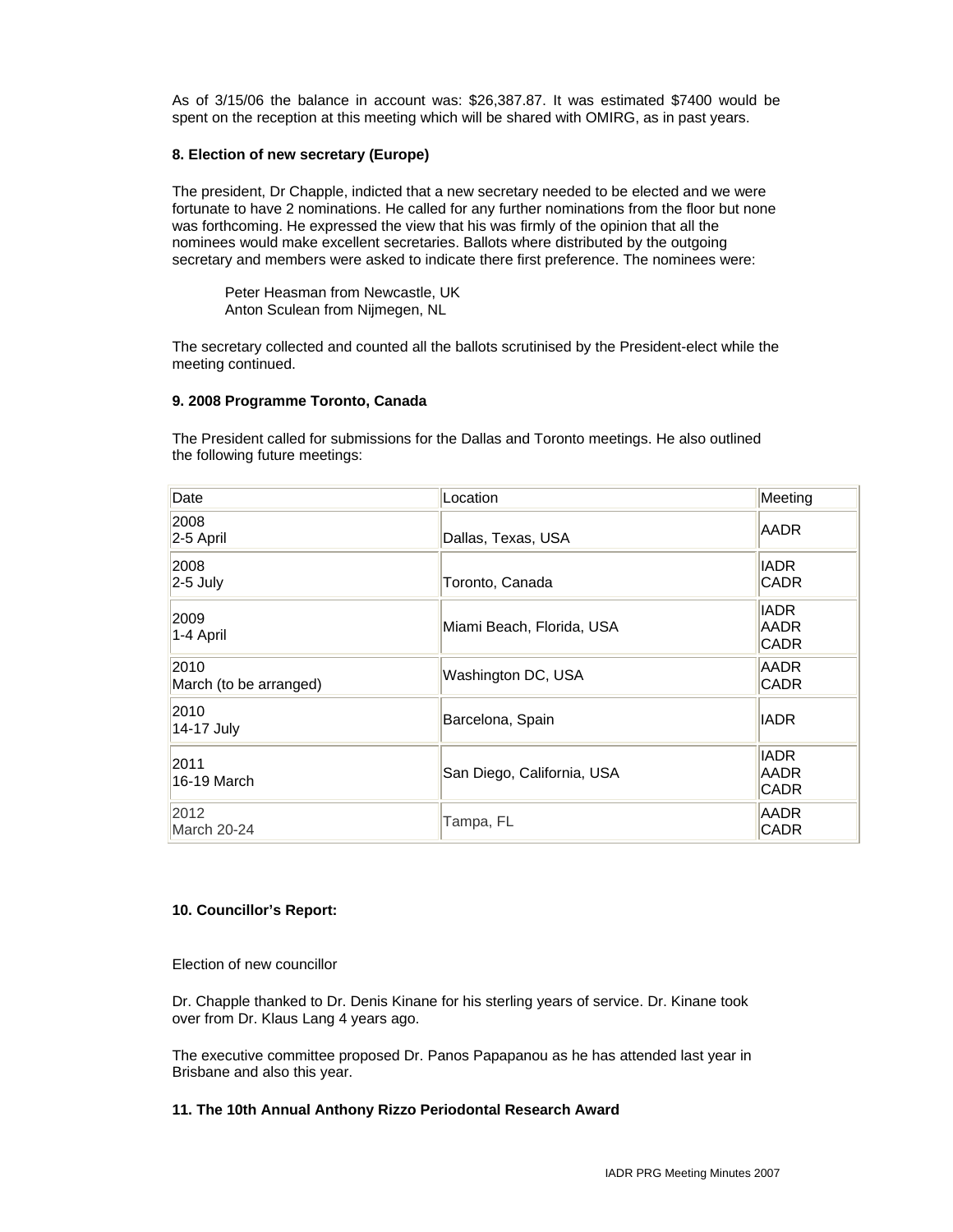Dr. Chapple called upon Dr. Papapanou to report on the award and this year's winner (Dr. Phillip Preshaw – University of Newcastle, UK).

## **12. The Past Presidents Award**

Dr. Chapple called upon Dr. Papapanou to report on the award & this year's winner (Dr. McPhee – University of Seattle). Dr. Papapanou expressed also his thanks to the reviewers.

#### **13. The First Philips Oral Healthcare/PRG Young Investigator Research Grant**

This year was the first year of the award and a very short time since the last IADR and end of June. Dr. Chapple thanked again to POHC and to the Executive panel for helping to establish this so rapidly. Three global e-mails were sent to PRG members and it has also been on the website for several months. Dr. Chapple pointed out that as with any new award it takes time to get going and forward to spread.

Dr. Papapanou announced the result. Dr. Fa-Ming Chen from the 4<sup>th</sup> Military Medical University of Xi'an China was awarded this grant.

Dr Chen could not be in New Orleans to collect his award but his colleague Dr. Rong Zhang was present from Dr. Chen's School in China to receive the award from Dr. Joerg Strate of POHC.

#### **14. Future Meetings**

7th Asian Pacific Society of Periodontology meeting will be held in Beijing Sept 21-22 2007. Further details are available at http://www.congress.com.cn/apsp7/

Chinese Society of Periodontology Peking University, School and Hospital of Stomatology Faculty of Dentistry, Periodontology, The University of Hong Kong

## **15. New President's Address**

In his speech Dr. Rod Marshall pointed out that it is an honour to be asked to serve the group and thanked for the opportunity. He mentioned that it was so pleasing to see the first recipient of the Phillips Oral Health Care Award, not only because it furthers the cause of periodontal research across the world, but significantly it is awarded to projects with clinical relevance.

Since rats, mice, monkeys and most dogs do not suffer from periodontitis, this is a human disease. Dr. Marshall suggested that the overriding motivation for our efforts is the desire to help people with disease. The people we are talking about are some 10-20% of the world's population. That is some 1000 million individuals. These patients (not subjects) have signs and symptoms, not criteria and classifications. Their gums bleed, their breath smells, their teeth get loose and they may well have other systemic manifestations. It is a desire to help these people that really drives research.

Dr. Marshall pointed out that we have made enormous progress in roads into understanding pathogenesis from Löe, Theliade and Jensen in 1965 and onwards we have made great leaps in understanding microbiology, host responses and the interactions between them both. However, he also questioned the real progress in the area of periodontal therapy. In the following he took the audience back some 150 years to a man who worked as a pilot on the Mississippi river beside us. His name was Samuel Clemens or we may know the man better by his pen name of Mark Twain and he had periodontal disease. Twain had actually been a patient of John Riggs, the man synonymous with periodontics in this country and who treated the disease by removing the "accretions can concretions upon the teeth". Essentially, he performed scaling and root planning. By saying this, Dr. Marshall asked the audience to spare a thought for Twain and to ask ourselves how have we really progressed over the past 150 or so years? He critically suggested that aside from local anaesthesia and few cosmetic changes most patients in 2007 will receive much the same treatment as Twain. Even if we can regrow some tissues and substitute implants which are all marvellous things but the strict management of periodontitis has changed little. Thus, the need for so called "translational research" that takes the lab to the patient is critical for clinicians. Yet surly all our research